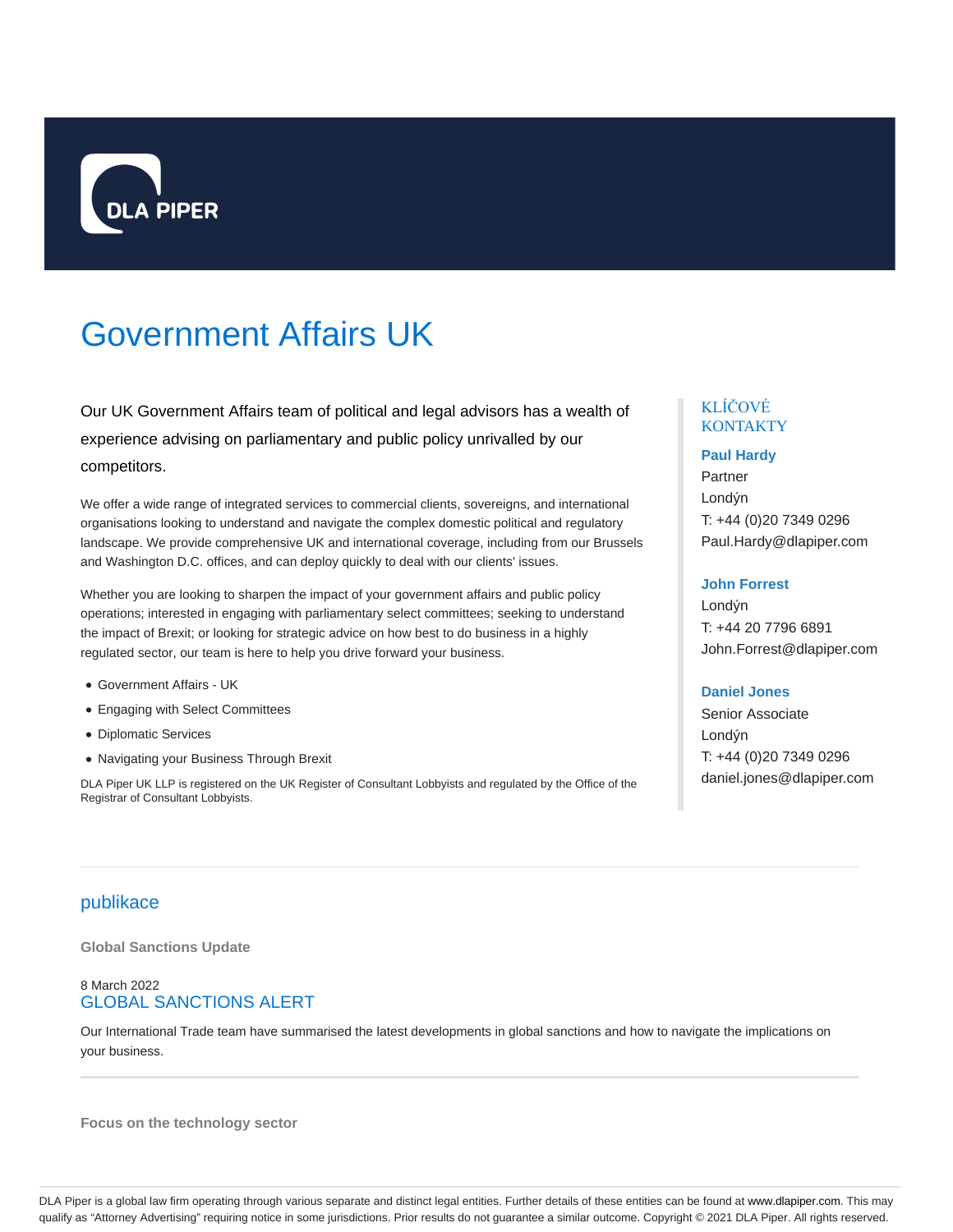# 25 January 2022 UNDERSTANDING THE UK NATIONAL SECURITY & INVESTMENT REGIME PODCAST

What is the impact of the regime on the technology sector? Sarah Smith is joined by competition partner, Alexandra Kamerling, and DLA Piper's tech sector specialist, Kit Burden, to anaylse which activities are likely to be caught with a focus on AI and computer hardware.

**A legal overview**

# 4 January 2022 UNDERSTANDING THE UK NATIONAL SECURITY & INVESTMENT REGIME PODCAST

In episode 2 of our podcast series we discuss the legal context of the regime: how it will operate and the implications for businesses. In particular, the legislation - which comes into force today, 4 January - has wide reaching implications for M&A involving businesses or assets connected with the UK.

**What's driving the new National Security and Investment Regime**

# 12 December 2021 UNDERSTANDING THE UK NATIONAL SECURITY & INVESTMENT REGIME PODCAST

Episode 1 of our new Podcast series discusses what is driving the new National Security and Investment Regime. What is the political context for the new regime? Who and what is driving the pressure to strengthen investment screening both in the UK and internationally? Sarah Smith, Partner in DLA Piper's Competition practice is joined by Lord Gavin Barwell, Strategic Advisor and former Chief of Staff to Teresa May and Paul Hardy, Head of UK Government Affairs at DLA Piper to discuss the context of the new regime.

**Solutions to the impact of Brexit on Northern Ireland trade**

# 29 October 2021 DLA PIPER TRADE TRUTHS

The Northern Ireland Protocol (the Protocol) has been back in the headlines recently as politicians in the UK, Ireland, and EU try to ease the difficulties faced by many businesses as they move their goods between Great Britain (GB), made up of England, Wales, and Scotland; Northern Ireland (NI) and Ireland, which is an EU Member State.

**Why anti-suit injunctions may be on the rise after Brexit**

27 October 2021

The departure of the UK from the EU is expected to lead to a rise in the number of anti-suit injunctions sought in the English courts. In this article we consider the four main reasons why that is likely to be the case.

**Export controls: the EU's new dual-use regime**

# 27 September 2021 DLA PIPER TRADE TRUTHS

The EU has amended numerous aspects of the export control regime by implementing the Recast Dual Use Regulation which governs EU exports of dual-use items. We summarise the key changes and what you'll need to know about dual-use items.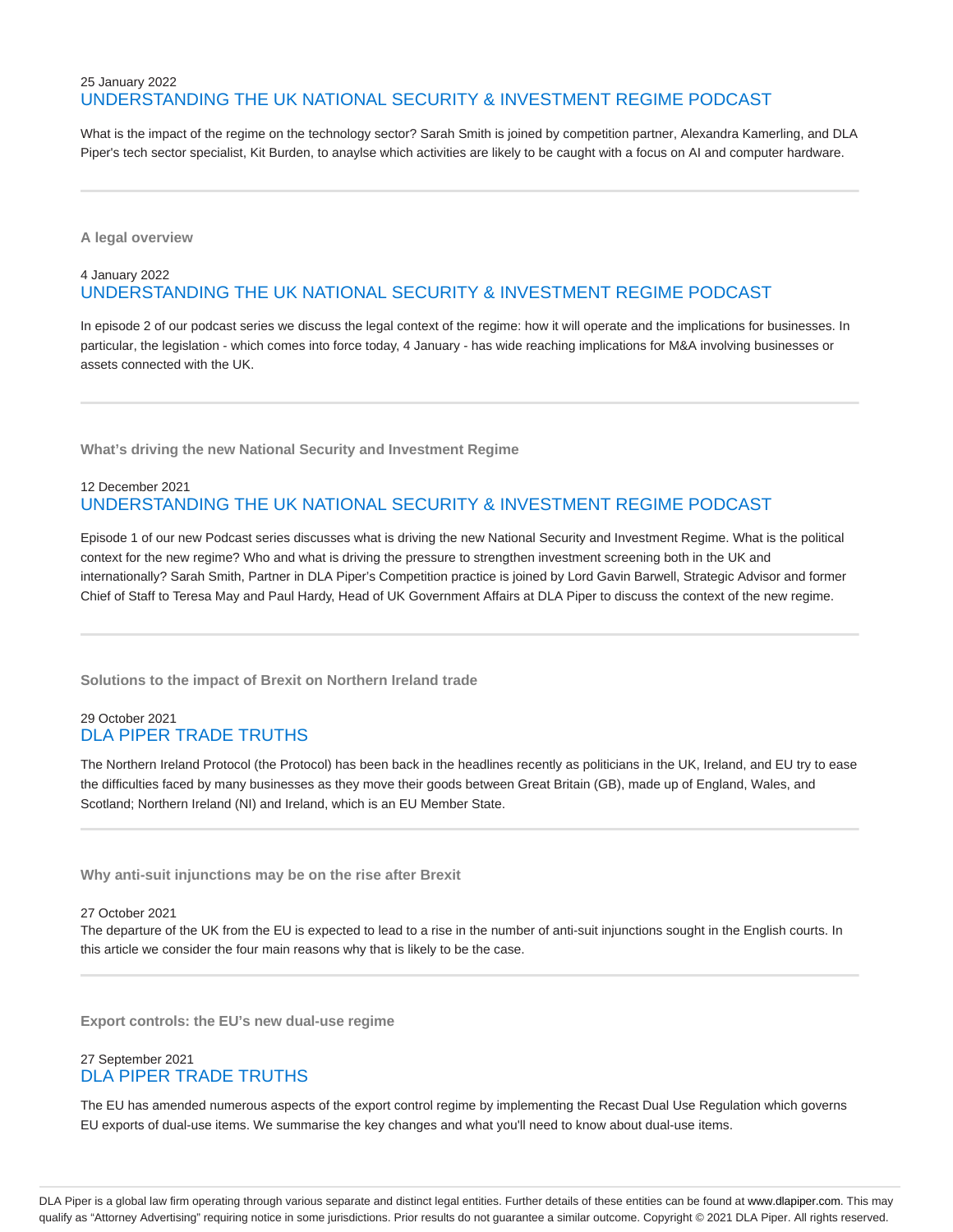**The UK Bribery Act: A Perfect 10 or an uninspired 5/10?**

#### 1 July 2021

From its conception, the UK Bribery Act 2010, which came into force on 1 July 2011, presented itself as a radical and comprehensive overhaul of UK anti-bribery and corruption law. So, a decade on, what does the score card look like?

**The UK Government adopts the National Security and Investment Act on 29 April 2021**

#### 10 May 2021

With the adoption of the National Securities & Investment Act, the UK is embarking on a serious journey to toughen foreign investment rules in line with other major economies in a move prompted by concerns surrounding foreign investment in critical or sensitive sectors.

**Establishment of new freeports in England**

#### 29 April 2021 DLA PIPER TRADE TRUTHS

England announced the location of eight new freeports with the hope they will act as national hubs for global trade and investment across the UK; promote regeneration and job creation as part of the Government's commitment to "levelling up"; and provide hotbeds for innovation.

**Postponement of post-Brexit border checks in Great Britain**

#### 23 March 2021 DLA PIPER TRADE TRUTHS

The UK Government introduced a Border Operating Model for a phased introduction of full customs and regulatory checks on imports from the EU into Great Britain. It gives supply-chain managers six months more to ensure affected EU imports are ready for the new SPS checks which will be put in place from October.

**What happens when trade goes wrong? Understanding trade remedies and what they mean for you**

# 7 January 2021 DLA PIPER TRADE TRUTHS

Trade remedies have previously been assessed and implemented by the EU on behalf of the UK under the multilateral WTO framework. From 1 January 2021, the UK has implemented an independent trade remedies framework; the aim being to defend UK business interests from potentially injurious market distortion.

**Brexit: Choice of Law, Jurisdiction, Enforcement, and Service**

#### 27 November 2020

This article looks at the impact of reaching the end of the Brexit transition period (at 11pm on 31 December 2020) on governing law, jurisdiction, enforcement, and service in contracts between UK entities and EU member state entities.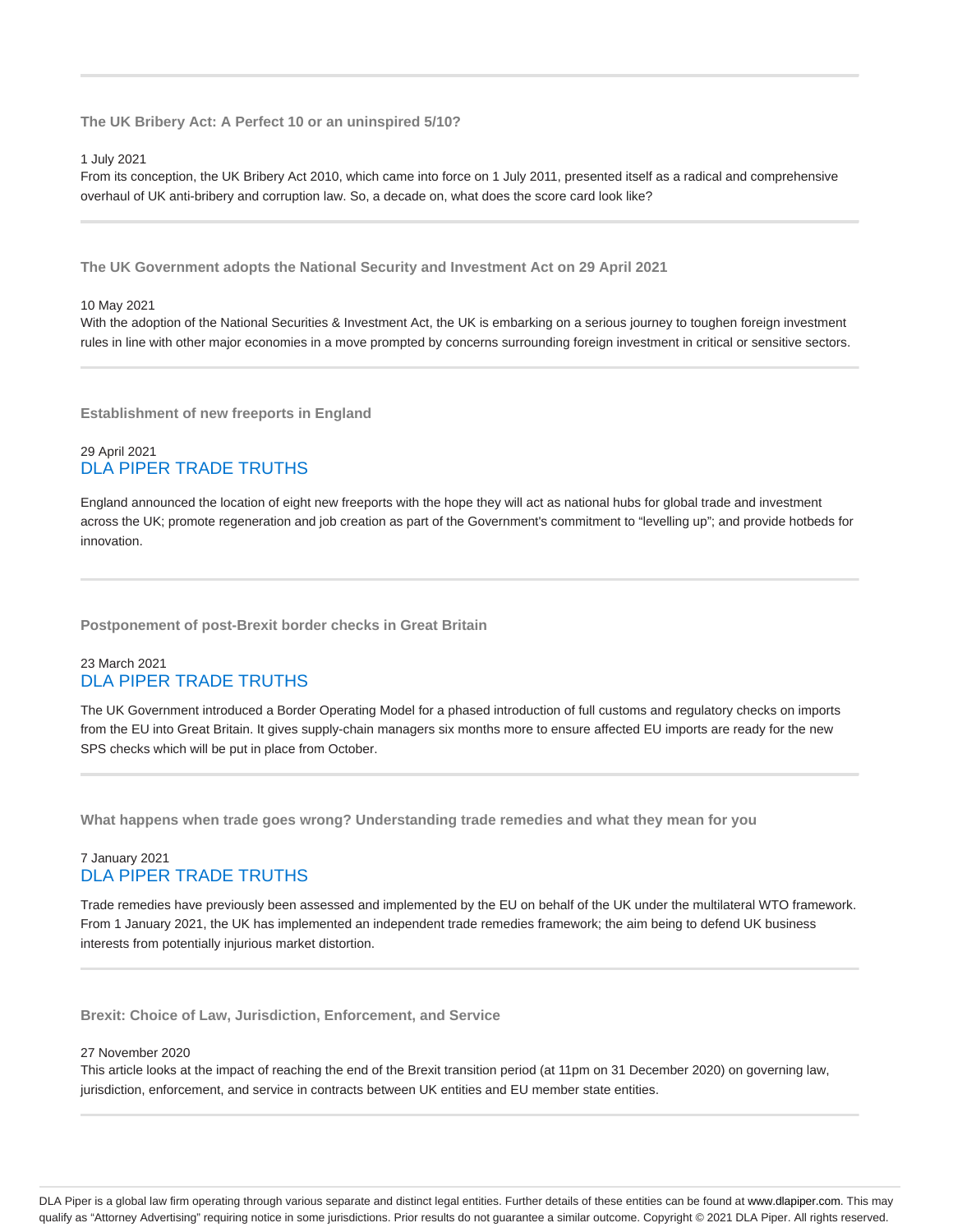**Continuity or Change? Procurement Rules after Brexit**

#### 12 November 2020 DLA PIPER TRADE TRUTHS

This weeks edition of DLA Piper Trade Turths, we look at how the UK's accession to the WTO's plurilateral procurement agreement is likely to change the UK's procurement regime at the end of the Transition Period.

**A "Global Britain" – the UK's changing role at the World Trade Organisation**

#### 29 October 2020 DLA PIPER TRADE TRUTHS

This edition of Trade Truths looks at how Brexit will change the UK's relationship with the WTO and sheds light on the election of the new WTO Director-General, and what this means for the UK's post-Brexit future.

**State aid: Levelling the playing field or moving the goalposts?**

#### 21 October 2020 DLA PIPER TRADE TRUTHS

The European Commission unveiled plans on 17 June 2020 to take a tougher line on subsidised foreign companies in the EU market. Under this proposal, the Commission seeks to "safeguard critical EU companies" in strategic industries such as pharma and agri-food so that they do not fall victim to "hostile takeovers conducted by large dominant player".

**Rules of Origin - what you need to know**

# 9 October 2020 DLA PIPER TRADE TRUTHS

With less than two months before the end of the Brexit Transition Period, importers and exporters of goods between the UK and both the EU, and the rest of the world, are preparing for the impact of significant changes to UK and EU trading arrangements upon their businesses and operations. Recent articles in the DLA Piper Trade Truths series have examined the realities of trading on so-called 'World Trade Organisation (WTO) terms', should there be no deal at the end of the Transition Period, including the impact on customs procedures and tariffs on goods, together with the UK's post-Brexit trading landscape.

**Beyond the EU-UK Negotiations: Planning for trade with the rest of the world after Brexit**

# 30 September 2020 DLA PIPER TRADE TRUTHS

Whilst clients are rightly focused on the current status of negotiations between the UK and EU, some 12 weeks before the end of the Transition Period, it is easy to lose sight of the impact of Brexit on the UK's trading relationship with the rest of the world and the commercial consequences of this for businesses.

**The Northern Ireland Protocol and the UK Internal Market Bill**